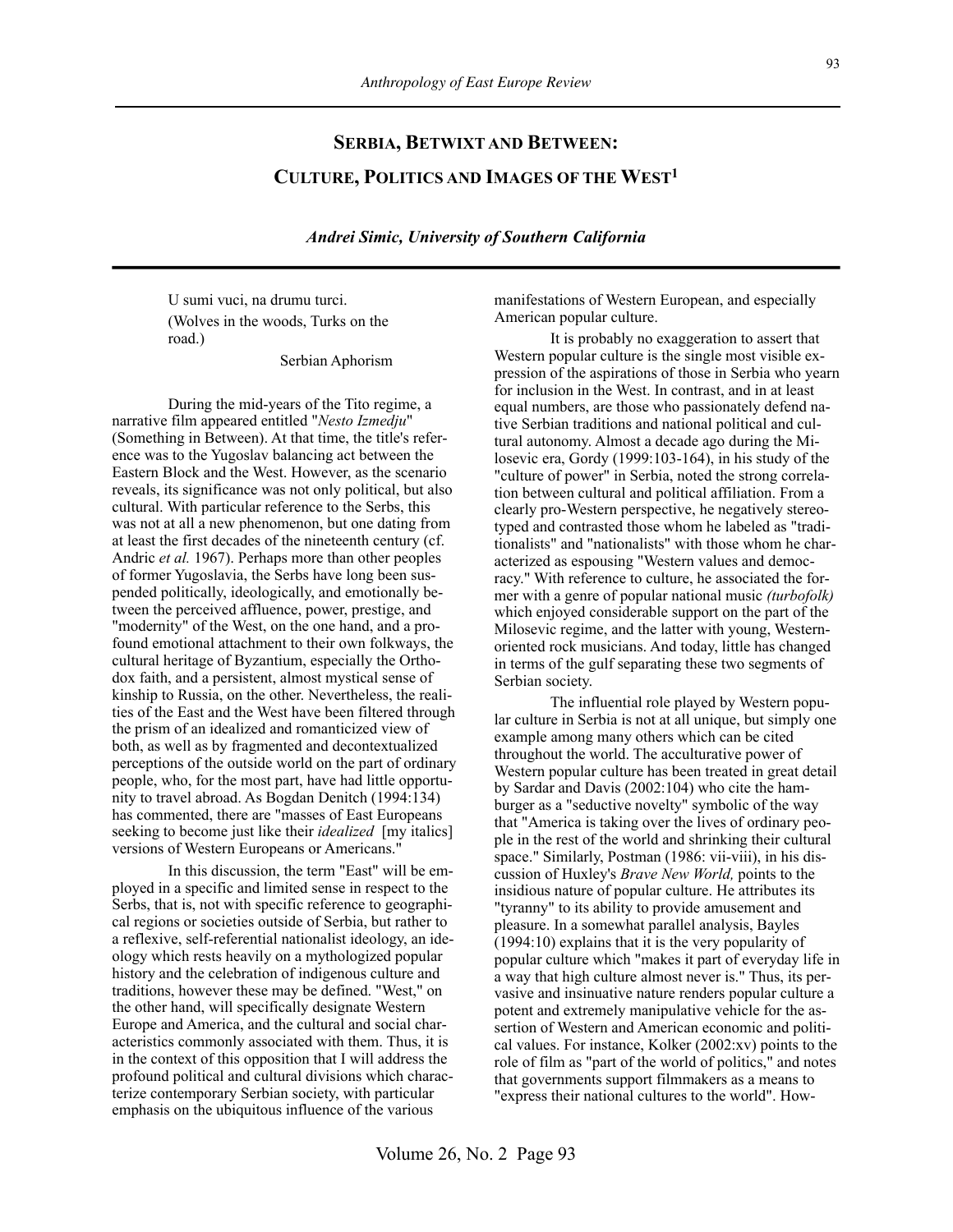ever, American cinema in particular is far more, and at the same time far less, than simply an expression of national culture; it is the purveyor of fantasies and partial truths about our society, and as a consequence, it simultaneously creates unrealizable desires, envy, and dissatisfaction with indigenous ways of life. Its farreaching and profound influence is exemplified by the number of people in former Yugoslavia who have over the years explained to me that their surprisingly fluent and colloquial knowledge of English was largely derived from viewing American films and television shows. Nevertheless, as the following discussion will indicate, popular culture encompasses far more than the media, although it is the media which constitute the chief conduits for diffusing other aspects of Western popular culture.

#### **Western Popular Culture and Serbia**

As a preface to this discussion, understanding the difference between *popular culture* and *folk culture* in respect to Serbia **is** essential. While the perceptual boundaries between these two terms and genres in English are rather imprecise, in the case of Serbo-Croatian,<sup>2</sup> the distinction is quite clear. In Serbo-Croatian the nearest equivalent of "folk" is *narodno,* a lexeme which carries a rather different meaning than its English gloss. That which is *narodno* is by definition an attribute of the "nation," i.e., the ethnic group. Thus, for instance, in Serbia when one refers to *narodna muzika* ("national music"), the reference is to music which is regarded as quintessentially Serbian, be it "folk" in the American sense or any one of a number of commercially produced genres. In contrast, popular culture will be defined here as any complex of massconsumed cultural traits which are predominately commercially produced or derived, and are of more or less immediate foreign origin, that is, of a so recent derivation that they have not yet been fully integrated into national culture and accepted as typically "Serbian," as have been, for instance, many longsyncretized Greek, Turkish, Russian, Austrian, and Hungarian borrowings.

Among many Serbs there is a strong correlation between a predilection for Western popular culture and the rejection of Serbian national traditions because of the latter's association with what is regarded as "primitive," "archaic," or "provincial." It is the very foreigness of Western popular culture which so many find attractive, that is, its association with a world outside of Serbia, a world perceived to be prestigious, powerful, and affluent in opposition to Serbian "Balkan backwardness" *(balkanska zaostalost).* This phenomenon was expressed to me in very direct and simple terms by the curator of a Belgrade museum (2007):

*There is a big problem with American culture here. Many of the young, especially the better educated, feel isolated, and by consuming American popular culture they feel part of the larger world. But, perhaps what they don't understand is that this can have negative political and economic consequences for our country.* [my translation]

Schiller, in his book, *Culture Inc*. (1989:30), defines popular culture in commercial terms as a product of "cultural industries." Citing a 1982 UNESCO study, he refers to "cultural goods and services which are produced, reproduced, stored or distributed on industrial and commercial lines...." These include: publishing, the press, film, radio, television, photography, recording, software production, and other aspects of the information industry. Extrapolating from Shiller's discussion, popular culture can be characterized not only as a commercially produced product, but as one created and disseminated by economic and cultural elites vertically from the top down. In contrast, socalled "pure" or grass-roots folk culture is generally understood as springing from the experience of ordinary people, and often spanning a number of generations with little or no specific knowledge regarding its creators or origins. However, in Serbia this distinction is not entirely apt since some forms of national culture are in fact commercially produced, for instance, socalled *komponovana narodna muzika* ("composed national music") (cf. Simic 1976). What is significant about composed national music is that it is culturally reflexive in that it evokes a sense of regional and national affiliation and identity. On a more elite level, such highly professional ensembles such as Belgrade's *Kolo* and *Branko Krsmanovic* revivalistic folkloric music and dance troupes can be mentioned.

In contrast to inward-directed national traditions, Western popular culture implicitly and explicitly draws attention to the world outside of Serbia, what Serbs sometimes refer to as "the white world" (*beli svet*). In this sense, popular culture references, propagates, many of the young are familiar with American popular culture:

## *I DON'T GIVE A FUCK IF I GET CAUGHT*

# *ALEKSA RULES*

#### *WE ARE OF HELL*

# *LUNATICS*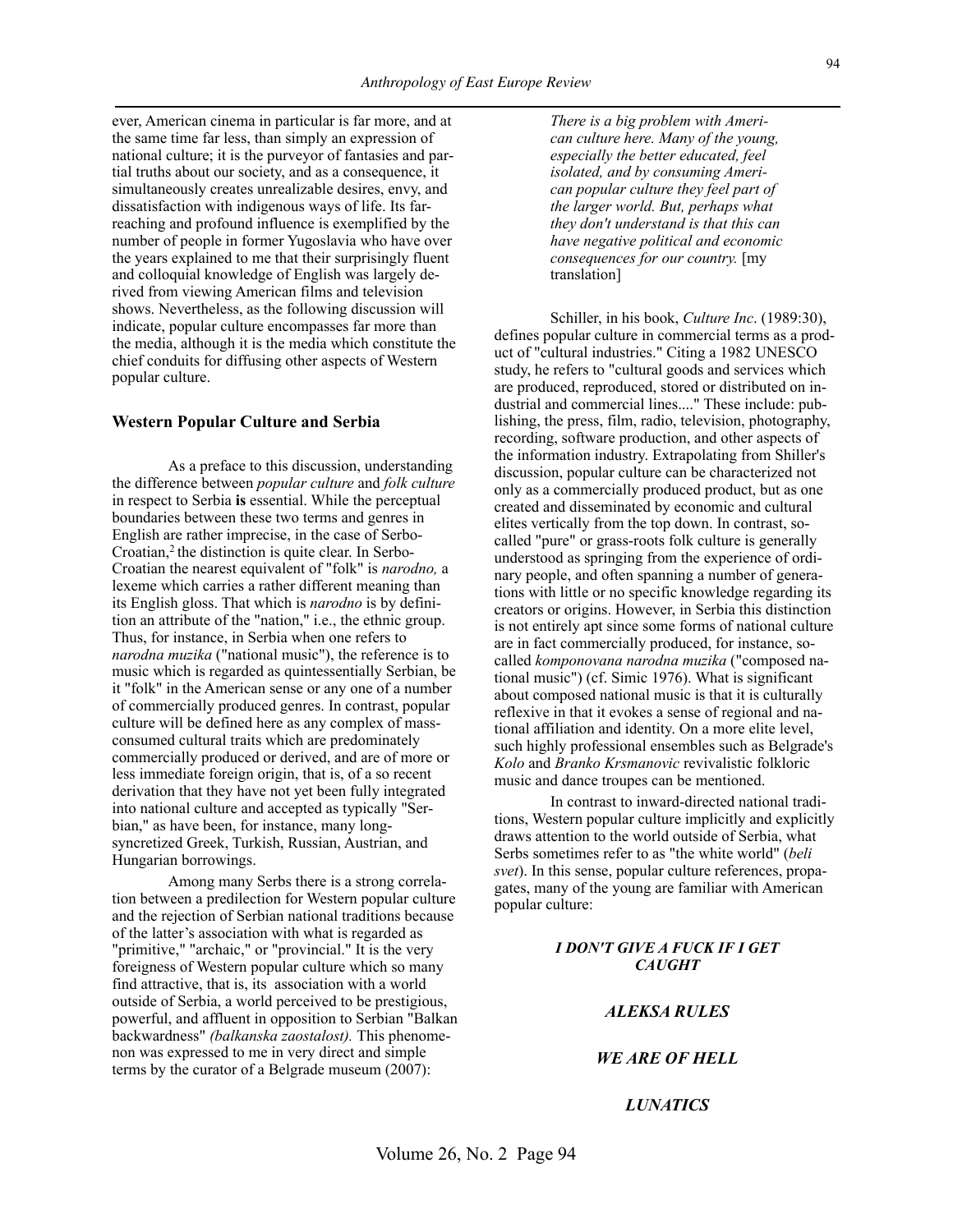# *DISCO LEAGUE*

In clear contrast, almost all political graffiti were written in Serbian and in Cyrillic characters,<sup>3</sup> and were predominately nationalistic in character as the following examples demonstrate:

## *SESELJ SRPSKI JUNAK*

("Seselj Serhian Hero"--Vojislav Seselj is an alleged war criminal in the custody of the Hague Tribunal, and the titular head of the Serbian Radical Party)

#### *NE U NATO*

*("No to NATO")*

# *SRPSK1 VUKO VAR*

*("Serbian Vukovar"--The city of Vukovar was besieged by the Serbs and severely damaged in 1991 during the Yugoslav civil wars; it is now part of Croatia)*

# *VELIKA SRBIJA*

(Greater Serbia)

#### *CLINTON U HAG*

(Clinton to the Hague)

#### *EU NECEMO BITI ROBOVI* ("EU we won't be slaves")

In contrast, a clearly Western orientation is reflected by the T-shirts sported by young Belgradians who crowd the city's downtown thoroughfares into the late evening hours. However, in many cases, this may simply represent a taste for novelty and a desire to appear modern and stylish. However, even if this is true, it does not negate the fact that the statements and symbols displayed clearly signaled a yearning or a predilection for Western, particularly American, things and values. It is indicative that most of the logos which I observed were in English, for example:

# *FLORIDA ROAD GANG*

## *PALM TREES WITH CARS*

# *BREAK OUT*

# *I AM THE AMERICAN DREAM*

#### *PLAY HARD*

Surprisingly, considering the fact that in the spring of 1999 the United States and NATO had bombed Serbia for 78 days, and destruction from this assault is still visible in downtown Belgrade, a number of young people were observed wearing T-shirts emblazoned with the American flag. Seemingly contradictory were T-shirts with images of Che Guevara, as well as a bigger-than-life poster of Che displayed at a popular outdoor cafe on Belgrade's main promenade, Kneza Mihailova Street. However, what was conspicuously lacking from public view were T-shirts with images of alleged war criminals Ratko Mladic and Radovan Karadzic, even though these were readily available from street vendors. Since both men continue to garner considerable support as "national heroes," one explanation for this is that these images were not regarded as chic by the style-obsessed youth.

The streets of Belgrade exhibit a profusion of posters affixed to walls, fences, lamp posts, trash cans, and on almost any other available object. These evidence a surprising variety of topics, among others: support for political candidates of all persuasions; announcements of rock, jazz, and other musical events; advertisements for businesses; and invitations to academic lectures and museum exhibits. However, of particular note is that these posters also constitute a major medium for the public expression of nationalist sentiments and rhetoric as the following examples illustrate:

#### *OSTANI SRBIN, P151 CIRILICOM*

("Remain a Serb, Write in Cyrillic"--A reaction to the increased use of the Latin alphabet, particularly in the public sphere)

# *PREDAJA KOSOVA l METOHIJE VELAIZDAJA*

("The Surrender of Kosovo and Metohija A Great Betrayal")

# *ZA BOGA I SRPSTVO 2007*

*VIDOVDANSKI MARS* ("For God and Serbdom 2007 St. Vitus Day March"- an invitation to a commemoration of the Battle of Kosovo, 1389)

# *SABOR NA RAVNOJ GORI*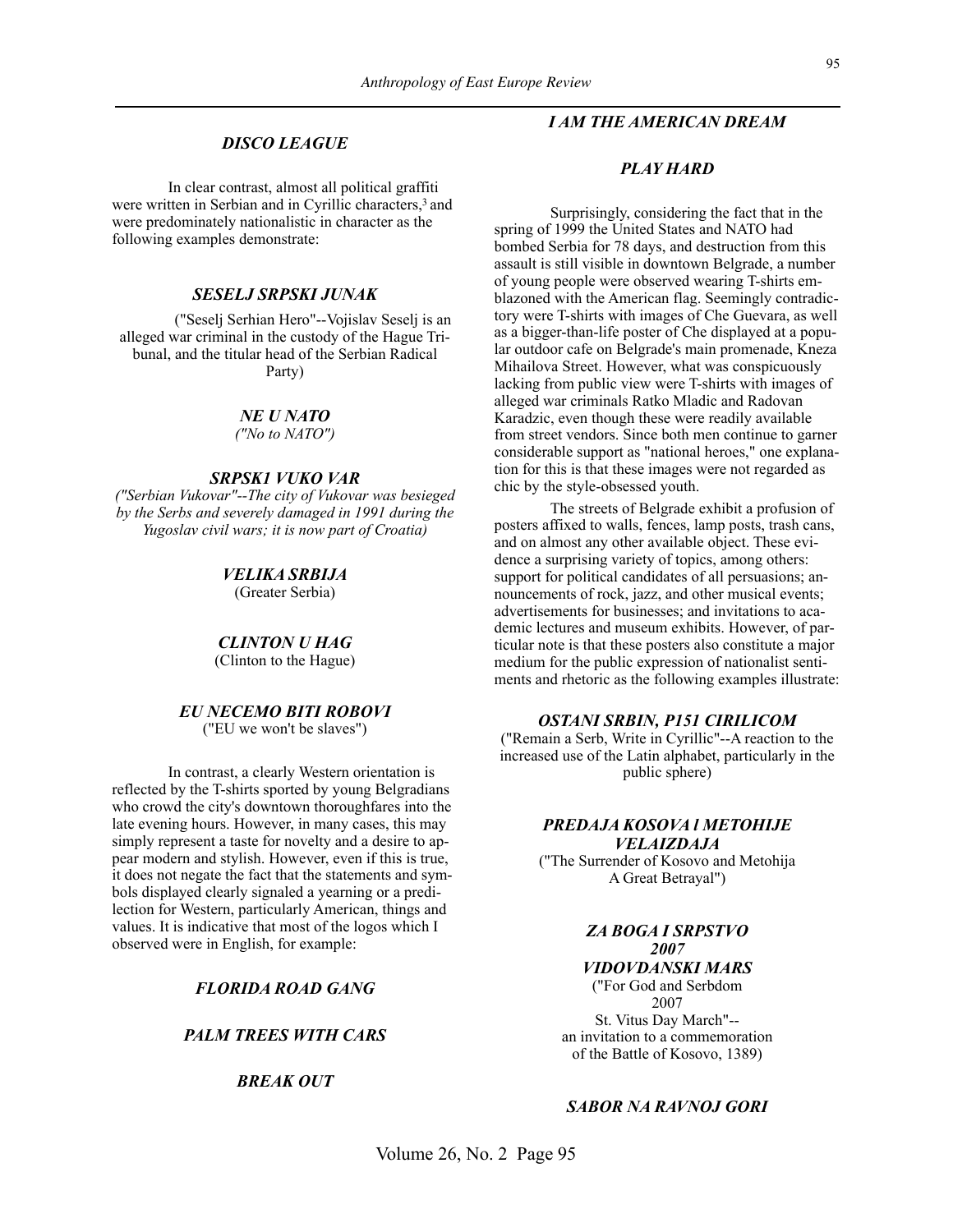#### *13 MAJ, 2007*

*("Assembly on Ravna Gora, May 13, 2007"--This poster displayed a large picture of General Draza Mihailovic, the leader of the Serbian royalist guerrilla forces, the Chetniks, during World War II.)4*

If one were only to take note of the content of TV and radio broadcasts, the brand names of products for sale, dress styles, the preponderance of CDs by Western artists displayed in music stores, the crowds in McDonald's restaurants, and a myriad of other small indicators such as restaurant menus offering Piña Coladas and Tequila Sunrises, one might be easily convinced that local traditions have been totally overwhelmed. To some extent this is true, especially in Belgrade where the young, educated, and relatively affluent are particularly attracted to the Western styles and products. However, to obtain these things requires money, and often considerable sacrifice. In this regard, it is significant that a disproportionate amount of wealth is concentrated in Belgrade, and to a lesser extent in Novi Sad. For instance, it is estimated that approximately 200,000 people in Belgrade may be considered by local standards to be affluent. This represents about ten percent of the city's population, a sufficient number to maintain an impressive facade of Western prosperity, a facade which is most visible in central Belgrade. However, as one moves away from the center and out of the city toward the east and south, the landscape takes on an increasingly impoverished and non-Western appearance, and it is here that life assumes a more traditional Balkan aura.5

Persistent elements of national culture do in fact continue to coexist in what might be defined as enclaves or cultural interspaces throughout Serbia, and provide potent symbols for nationalist political movements. In terms of the Great Tradition, the resurgence of the Serbian Orthodox Church is perhaps the most widespread and visible example of the public expression of national identity. New churches are being constructed not only throughout the provinces, but also in Belgrade; public-school children are now receiving optional religious instruction, the Patron Saint's Day of Belgrade (Ascension Day--*Spasovdan*) is now celebrated with a traditional religious procession (*litija*) through downtown Belgrade with military officers carrying icons; and prominent clergy are now actively participating in public political discourse (particularly in respect to the crisis regarding the status of Kosovo). The growing influence of the Serbian Orthodox Church6 is testified to by the strong negative response it has generated among some anti-nationalist, pro-Western elements. For example, local representatives of the Helsinki Committee, Women in Black, and the Youth Initiative for Human Rights have condemned the resurgence of Orthodoxy which they regard as resulting in the loss of secular society. Their views were recently cited in an article in The American Srbobran

of November 19-20, 2007 (a translation from the November 22, 2007 issue of *Politika*);

> *The secular society is an achievement of the modern age and an affirmation of the secular values It is a needed condition for preserving and strengthening the democratic movement. This will occur with the expelling of Christian education from the schools, the suspending of religious ritual from public establishments.... The presence of the president or premier at the liturgy, the celebration of municipal or school slavas* [Saints Days], *city processions, and other public displays of religious expression have imperiled our citizens.*

Such statements fail to take into account the deeply ingrained tie between Orthodoxy and Serbian national identity. Nor does it recognize the secular role of the Serbian Orthodoxy as a marker of ethnicity, which for many is largely devoid of any religious or supernatural meaning. Even during the Tito era of official atheism, several Party members told me that, even though they were nonbelievers, they regularly donated small sums of money to the Serbian Orthodox Church because "the Church has always defended our national traditions." In this regard, comparisons can be made to a similar role played by religion is such places as Northern Ireland and Lebanon where religious boundaries are also ethnic boundaries.

As Hammel (1969:196) once observed in respect to social and cultural change, "The maps in people's heads are the last thing to go." Similarly, as I commented in a previous essay (Simic 2002:138), "nationalism and ethnicity [in Serbia] can be conceptualized as a multi-stranded world view which contextualizes and encompasses a wide range of life's ordinary and extraordinary concerns." In other words, this corpus of beliefs and assumptions tends to shape, either consciously or subliminally, the way people view themselves, others, and their social environment. Thus, it can be argued that even those Serbs who are the most pro-Western and anti-nationalist, are in fact responding to deeply felt emotions regarding their own identity.

In an article appearing in the June 7, 2007 edition of *Politika*, Djordje Vukadinovic, Chief Editor of *Nova Srpska Politicka Misao* (New Serbian Political Thought), comments about the unusually large number of educated Serbs who "cultivate an almost pathological antipathy toward their own country and a hate toward everything which carries the Serbian denominator." For instance, he describes a friend who kept "a little American flag which he intended to wave" in anticipation that American troops would enter Belgrade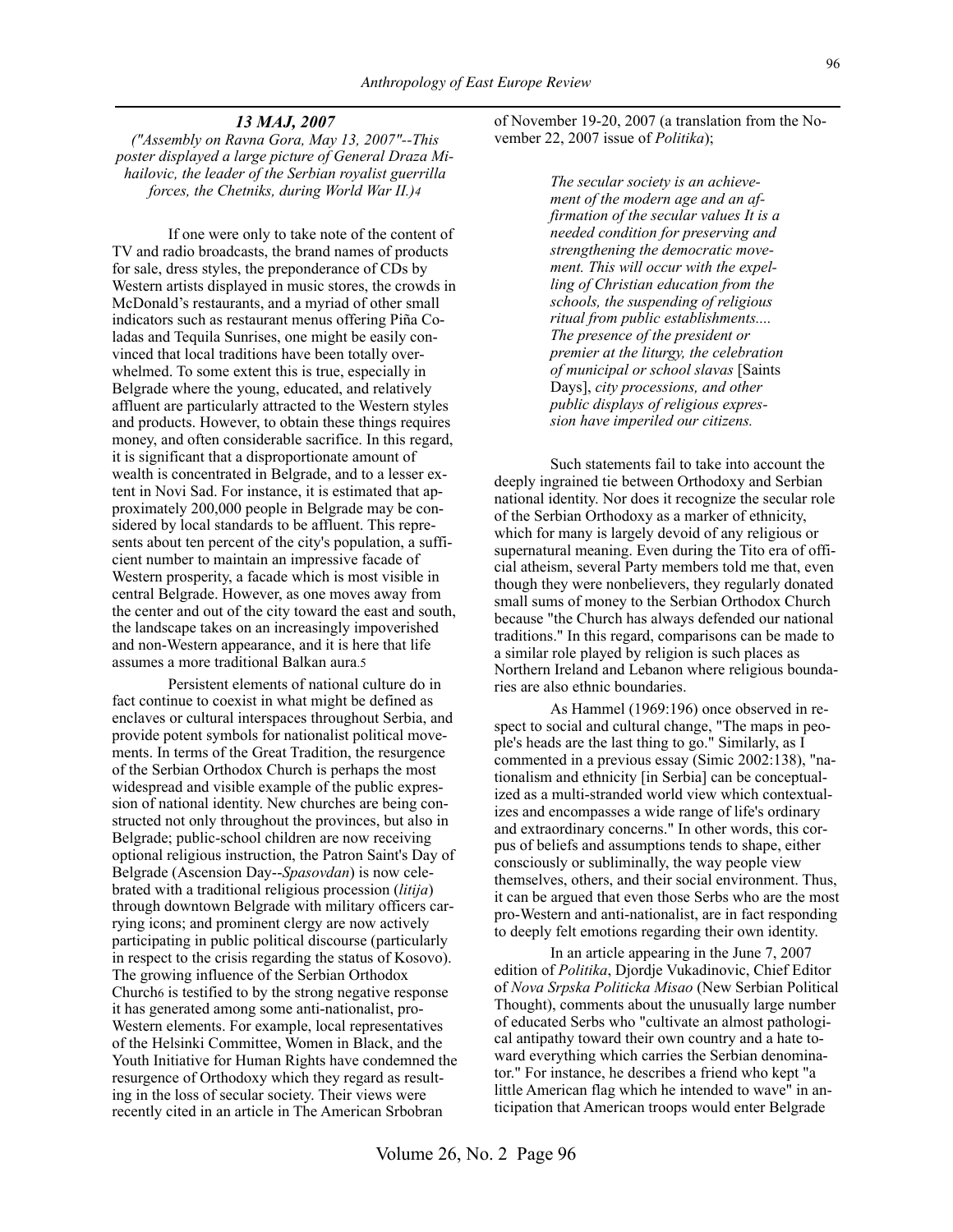*Anthropology of East Europe Review*

countable for the sanctions against Serbia, the bombardment by NATO], *turbofolk* music, and the spread of criminality throughout the society. Furthermore, he asserts that they support the separation of Montenegro, have nothing against the independence of Kosovo, and express a "great understanding for the justified aspirations [for autonomy or independence] of the people of Vojvodina." The author explains that these attitudes stem from a wide variety of factors including the mental and physical inertia of recent times, and the derived tendency to view the world in terms of black and white. Thus, it follows that if the Milosevic regime is perceived as synonymous with evil, therefore, all that which is associated with its opposite is comprehended as essentially good. Vukadinovic also comments that "national sovereignty and patriotism are generally no longer in style." Another factor to which he attributes significance is the lingering influence of the socialist period when "old national sentiments were for decades to a greater or lesser extent repressed." Regarding former Yugoslavia, Vukadinovic cites those whom he labels "incurable Yugonostalgists,"7 that is, those who "cannot come to terms with the fact that Yugoslavia no longer exists, and who can no longer go shopping in Trieste with the red passport with which they were able to travel about the entire world."

in 1999. According to Vukadinovic, such people express a certainty that the Serbs are responsible for the wars in former Yugoslavia, and that Milosevic is ac-

While Vukadinovic only briefly mentions the role of economics as a factor in generating anti-Serbian sentiments, it is clear that either directly or indirectly, materialism plays a very significant role in this phenomenon. As has been the case in Eastern Europe in general since the fall of communism, there has been a rapid spread of Western-style consumerism in Serbia, which in turn has created heightened expectations regarding material well-being. However, because of the disintegration of Yugoslavia, the ensuing civil wars, Western sanctions, and the military aggression by NATO, these expectations have been realized by only a relatively small minority in Serbia. Significantly, those who are among the most affluent also appear to be among those who are the most supportive of the West, probably out of fear that political or other expressions of nationalism will further alienate the West, and thus endanger their privileged positions. In contrast, based on my conversations and interviews over the past six years with hundreds of people from all walks of life in Serbia, there are also those who blame Western influence and pro-Western political movements for their economic difficulties, the decline in public services, and the loss of amenities which they had enjoyed under socialism

In a satirical response to Djordje Vukadinovic's depiction of an "archetypical anti-Serb Serb," Ljubisa Rajic, Professor at the Philosophical Faculty of the University of Belgrade, commented in an article in

*Politika* (2007~-June 22) that such a person surely could not be shown empirically to even exist. Rajic then proceeds to describe an archetypal counterpart of Vukadinovic's "imaginary friend":

> *My friend is not an intellectual... he comes from the mountains.... he belongs to the young modern generation and, therefore, cultivates respect for older people and does not compete with them; he knows who reaps and who makes burek and jogourt. For him life was better under Milosevic... he knows that the Macedonians are really South Serbs... this friend of mind is a hybrid between the Radical and nationalist-oriented parties.8* [my translation]

Rajic's satirical article, which occupies an entire page, reflects the disdain and indifference which many Serbs have expressed to me regarding the rhetoric and political platforms of the extreme fringes of both the pro-Western anti-nationalists, on the one hand, and the ultra-nationalists, on the other. However, there is considerable hostility and antipathy toward political parties and politicians in general. This was borne out by a survey conducted by the Center for Free Elections and Democracy in the summer of 2007 which showed an approval rating of 14% for President Boris Tadic, the highest received by any politician *(Politika* 2007-- July 7).

#### **The Rolling Stones and the Second Coming**

*The Rolling Stones are like the Second Coming* (Statement of a young taxi driver regarding the Rolling-Stones concert in Belgrade).

From time to time, there are highly visible events which showcase and reify certain values, predispositions, or trends in a society. One such event was a concert given by the Rolling Stones in Belgrade on the evening of July 14 of 2007. This concert generated a seemingly unwarranted amount of publicity and commentary. Of particular note was an article by Jelena Koprivica and Vladimir Djurdjic appearing in the July 15 issue of *Politika* entitled "*Srbija U Ritmu Rokenrola*" (Serbia in the Rhythm of Rock and Roll). This commentary covered two-thirds of the front page and was accompanied by a color photograph of the Rolling Stones:

> *We are no longer on the margin of cultural events in Europe. We have*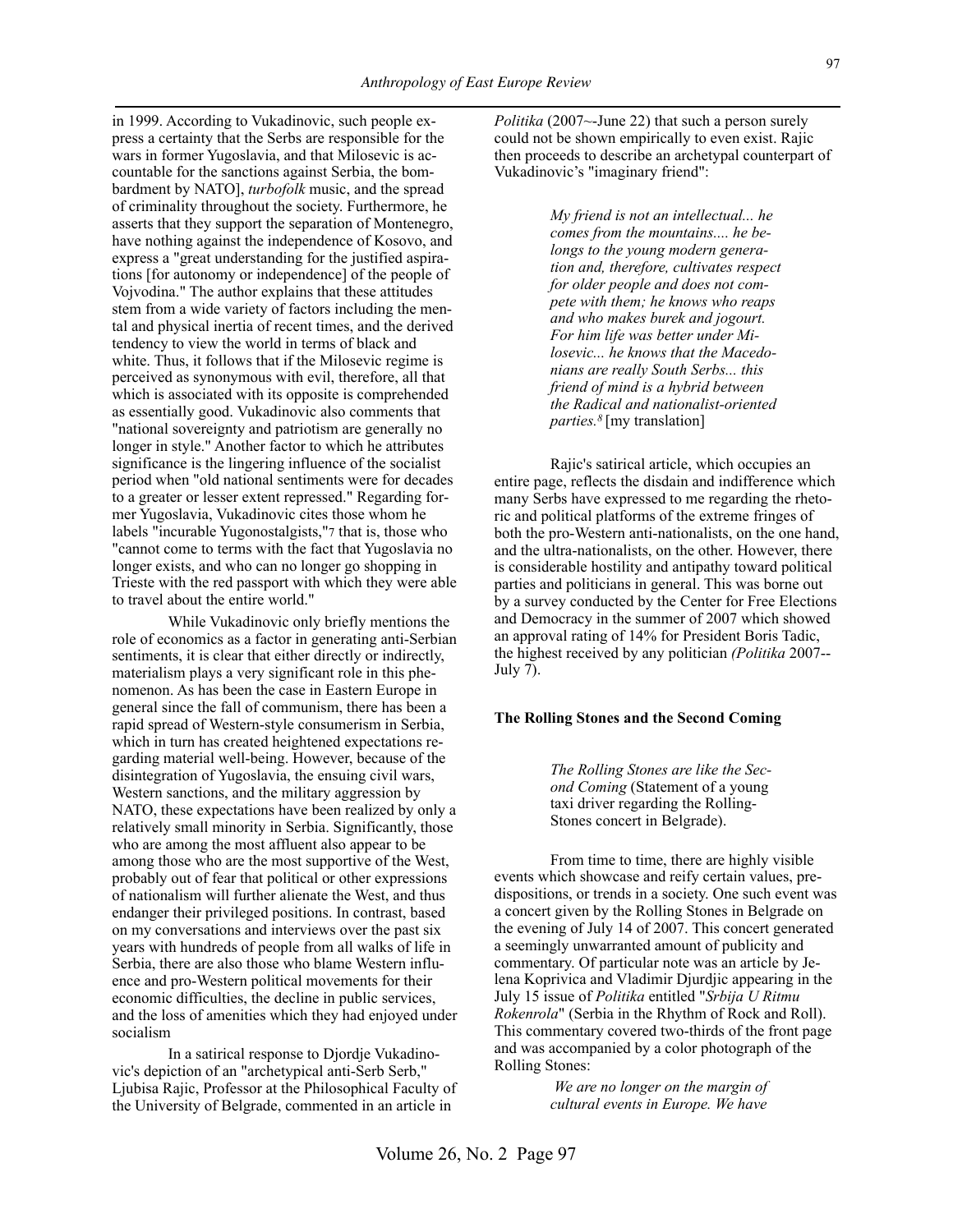*dreamed that like some in London, New York, and Paris we would be able to choose what concerts we would attend. At last, we can enjoy being able to choose. "*[my translation]

The importance attributed to this event was manifested by the magnitude of the preparations at the concert site at the confluence of the Danube and Sava rivers directly across from Belgrade. A temporary "small town" was created on a 4000 square-meter field to house the approximately 500 workers who were erecting three "enormous, identical red, white, and blue stages 30 meters high." In addition, a temporary restaurant was built to feed these workers. There were also ten pavilions *(satori),* four of which were for the exclusive use of the Stones, and in one of which the members of the band could play billiards. At the then exchange rate of approximately 60 dinars to the US dollar, ordinary tickets ranged in price from about *\$50* to \$75, and VIP tickets *\$425* (*Politika* 2007, July 14). When one considers that most salaries at that time fell within the \$300 to \$400 a month range, the whole extravaganza was disproportionately expensive for a poor, economically depressed society. However, this seeming incongruity was explained in the following way by Jovan Gajic (2007), commenting on an earlier summer concert in the Vojvodina town of India by the American rock group, the Red Hot Chili Peppers:

> *The arrivals of well known musicians from abroad in our country are not ordinary entertainment happenings, and for a part of our public they hold a much wider significance.... For that public they are an affirmation that Serbia is slowly but surely becoming part of the developed world which is ready to share its values and... modern life style.* [my translation]

However, Gajic (2007), recalling the political support under Milosevic for *turbofolk* culture, and noting the current support by West-leaning Serbian and Montenegrin politicians for rock groups such as the Peppers and Rolling Stones, he warns that this, too, threatens to divide the population. Significantly, the article is subtitled, "Is One Part of the Cultural Elite Trying to Construct a New Cultural Identity so as to Create a Clear Distance between the 'Old Time' and the 'New Time'?" [my translation]. However, it would be mistaken to regard this divide in musical taste as an entirely new phenomenon, although today it surely carries far greater political and social significance than at an earlier time. During my field work in Belgrade in 1968-1969, I observed that the urban working-class,

rural migrants to the city, and villagers expressed an almost universal preference for national music, while professionals and intellectuals generally shunned contemporary national music in favor of jazz, Westernstyle hits, "old city songs,<sup>9</sup> and the classics (Simic 1973:128) In evaluating the significance of musical predilections, it should be kept in mind that it is not so much the innate character of the music per se that is the determining factor, but rather the images and identities that any particular form evokes. And after all is said and done, the Chili Peppers and the Stones are *celebrities,* and as such, have significant economic and political power, albeit indirect and largely persuasive. As Sardar and Davies (2004: 24) have commented, "Celebrities encode values and ideas that are projected on the globe and serve to enhance the power of empire...." This contention regarding the transcendent meaning attributed to celebrities, is reflected in the following commentary in the July *15,* 2007 issue of *Politika:*

> *The Rolling Stones long ago went beyond the framework of a rock group; they are an idea, a principle, a motto for life.* [my translation]

However, those who adulate the Rolling Stones and other manifestations of Western culture are probably a minority, albeit a large one, composed, for the most part, though not exclusively, of young, better educated urbanites. Furthermore, if my conversations with several young adults who were among the approximately 150,000 spectators who attended the Red Hot Chili Peppers concert in India are any indicator, at least some people attended the event simply out of a desire for excitement and novelty, rather than as an expression of a pro-Western political orientation. For instance, a university student, who had attended the Stones concert, recounted that she was also among the approximately 60,000 fans present at a concert by nationalist Ceca Raznjatovic in Belgrade a few years earlier. 10 At this event, the crowd, as if with one voice, shouted nationalist slogans and tributes to alleged war criminal, Arkan. This was audible from the terrace of our apartment over a mile away. The point is that the cultural and political gulf in contemporary Serbia not only polarizes the population as a whole, but is also evidenced by the divided sentiments and ambivalence expressed by many individuals as well.

#### **Culture and Politics**

While there is no absolute correlation between a predilection for Western popular culture and an antinationalist political orientation, nevertheless, it is safe to venture that those who vehemently support pro-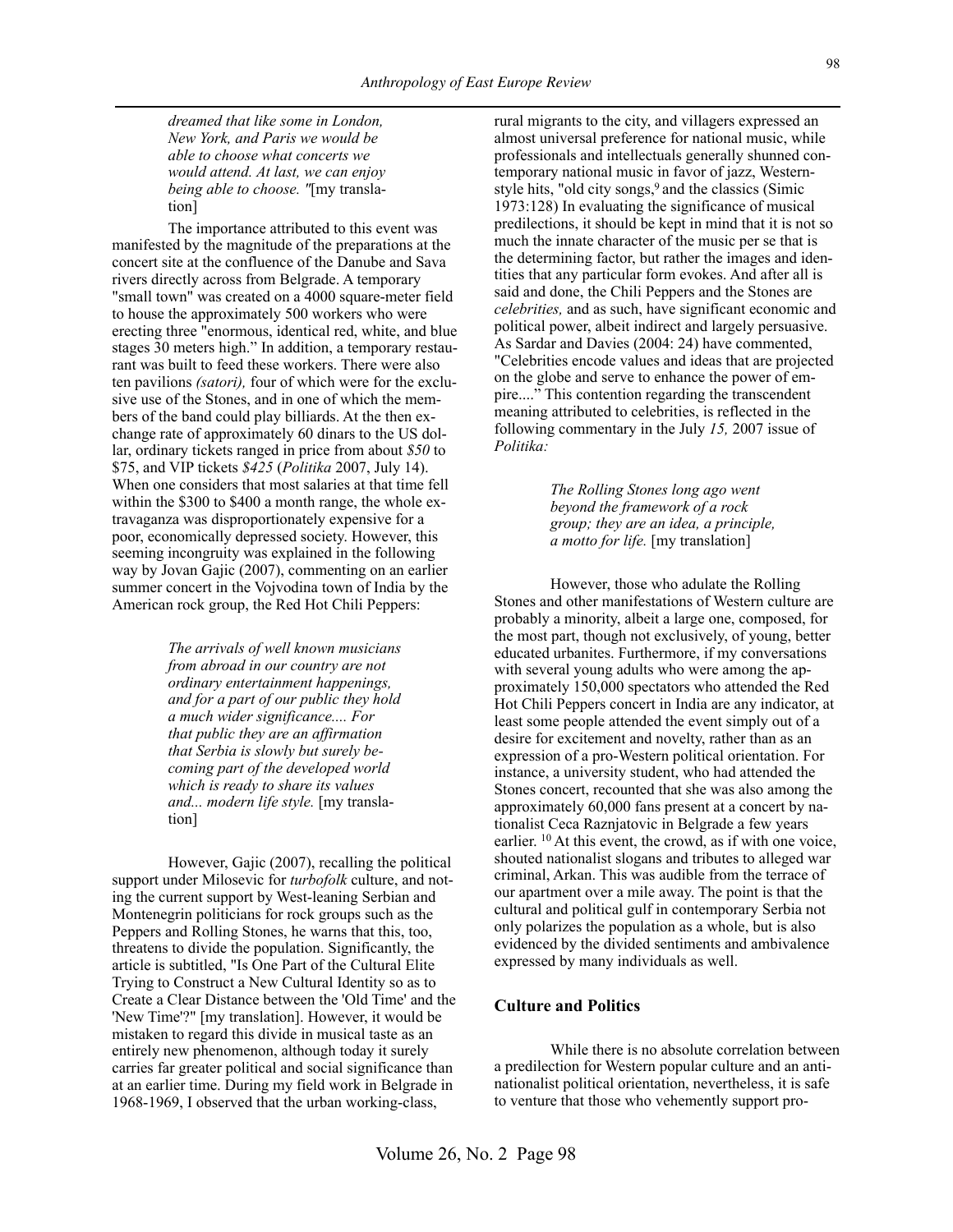Western political parties will also be more likely to evidence a strong attraction for Western popular culture. And similarly, while there appears to be a correlation between nationalism and an antipathy toward Western culture, this linkage is far from absolute. Among the many people from all walks of life with whom I have spoken over the past several years, a significant number voiced both nationalist sentiments as well as an attraction to Western popular culture and the perceived comforts and pleasures which they associated with it. One can speculate that this latter group is probably well represented in the approximately onefourth of the electorate which voted for neither pro-Western Boris Tadic nor for ultra-nationalist Tomislav Nikolic in the first round of presidential elections on January 20, 2008.

With approximately 54% of those eligible voting in the January 20 elections, Tadic received 35% and Nikolic 39% of the total ballots cast *(New York Times* 2008, January 21). However, there was no clear correlation between urban voters and support for either Tadic's Serbian Democratic Party or Nikolic's Serbian Radical Party. Given the widespread highly visible public expressions of Western culture and influence in Belgrade and Novi Sad, one might have predicted greater urban support for Tadic's Democratic Party. However, the results show an almost evenly divided electorate; in Belgrade Tadic received 39.28% of the vote and Nikolic 40.28%, and in Novi Sad, Tadic garnered 41.48% and Nikolic 38.33% *(Politika* 2008, January 23).

Commentary in the Serbian media prior to the run-off elections of February 3 clearly portrayed this contest as one between West and East, and the "new" versus the "old." For example, in the January 31 edition the of the pro-Tadic Belgrade newspaper *Danas*,11 there appeared eleven articles which directly or indirectly supported his candidacy. In these commentaries it was alleged, among other accusations, that a victory for Tomislav Nikolic would be a victory for the Kosovo Albanians who would immediately declare independence; that Nikolic would return Serbia to the politics of Slobodan Milosevic, and that a vote for Nikolic was a vote for "conflict, hate, sanctions, and isolation." In contrast, Tadic was lauded for leading Serbia into Europe, i.e., eventual membership in the EU, while Nikolic and the Radicals were characterized in terms of "retrograde ideas leading the country backwards in the opposite direction from civilized currents."

The cultural aspects of this election were evident at a rally held in a Belgrade sports stadium attended by 25,000 supporters of Nikolic. At this event *turbofolk* entertainment was provided, a song praising Bosnian Serb fugitive from the Hague Tribunal, Radovan Karadzic, was performed, and T-shirts with images of Karadzic and alleged war criminal General Ratko Mladic were sold. Nikolic 's pro-Russian orientation was underscored when a "large screen showed an he-

roic report of his visit to Moscow where, accompanied by the brother of Mr. Milosevic, he met with Russia's next president, Dimitri Medvedev)." (Bilevsky 2008b)

The results of the runoff presidential elections of February 3 further revealed the extent of the political and cultural divide in Serbia, with pro-Western Boris Tadic receiving 51 percent and ultra-nationalist Tomislav Nikolic 47 percent, with the remaining ballots ruled invalid (Bilefski 2008c). Whatever other factors may have energized Tadic' supporters, years of exposure to American media and other expressions of Western popular culture surely must have played a significant role. What Rothstein (2002:19) has noted about capitalism can also be asserted specifically about popular culture, that is, it "seduces through sheer force of marketing and sheer promise of pleasure."

#### **Postcript**

This essay was written before the declaration of independence by Kosovo, an event which will surely alter the balance of political support in Serbia.

#### **Notes**

<sup>I</sup> Fieldwork in Serbia during the summers of 2002, 2005, 2006, 2007 was financed in part by grants from IREX (International Research and Exchange Board); the Center for Visual Anthropology, University of Southern California; and Faculty Development Awards, University of Southern California. While this study is largely the result of research in Serbia between 2002 and 2007, it also reflects the findings of numerous sojourns in former Yugoslavia dating from 1968.

<sup>2</sup>I employed the previously accepted term "Serbo-Croatian" since the word *narodno* carries exactly the same meaning in the now officially designated Serbian, Croatian, and Bosnian languages.

<sup>3</sup> I have rendered these graffiti in Latin letters *(latinica)* even though they were written in Cyrillic script *(cirilica).* The Cyrillic alphabet constitutes a significant marker of ethnic identity among the Serbs, who, like other Eastern Orthodox Slavs, traditionally employ Cyrillic characters in contrast to the Roman Catholic Croats and Bosnian Muslims, who employ Latin script almost exclusively.

4 Ravna Gora is a mountainous area in western Serbia where Draza Mihailovic's Chetnik resistance forces first established their headquarters in May, 1941. Mihailovic was executed by Tito's post-war communist government as an alleged traitor and collaborator with the Axis occupation forces. Since the breakup of Yugoslavia, he has been rehabilitated and publicly lauded by many as a "Serbian hero."

5 Poverty in the southern regions of Serbia is often characterized by the aphorism *Sto juznije, sto tuznjie* ("The more southern, the more unhappy").

6 Probably the most visible symbol of the resurgence of the Serbian Orthodox Church is the construction in Belgrade of the largest Orthodox Church in the Balkans, the Memorial Church of St. Sava. Its dedication to St. Sava, the